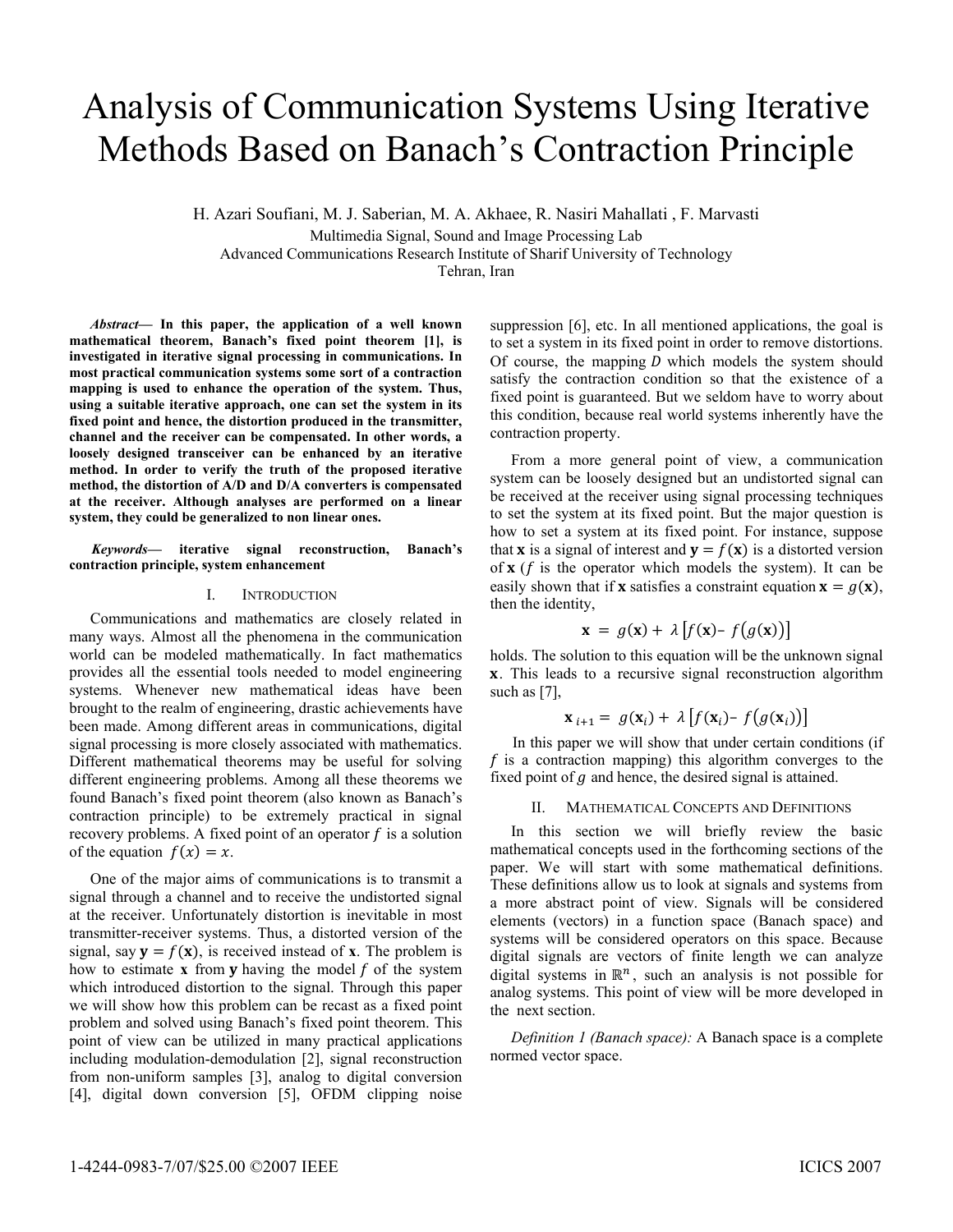*Definition 2 (Contraction):* A contraction of a metric space M, is a mapping  $f : M \rightarrow M$  such that for some positive constant  $k < 1$  and all  $x, y \in M$ ,

$$
d(f(x), f(y)) \leq kd(x, y),
$$

where  $d$  is the distance operator of the metric space. If  $M$  is a normed space, the above condition can be stated as,

$$
||f(\mathbf{x}) - f(\mathbf{y})|| \le k||\mathbf{x} - \mathbf{y}||
$$

Furthermore, if  $f$  is a linear mapping it can be represented by a matrix  $T$  in vector space  $M$ , then  $T$  is a contraction if,

$$
||Tx - Ty|| \le k||x - y||
$$

Since  *represents a linear transformation, the above* condition can be reduced to,

$$
||Tx|| \le k ||x||
$$

If the matrix  $A$  represents a mapping on a normed vector space  $V$ , then a matrix norm can be defined by,

$$
||A|| \stackrel{\text{def}}{=} \sup_{\mathbf{x} \neq 0} \frac{||A\mathbf{x}||}{||\mathbf{x}||} = \sup_{\mathbf{x} \neq 0} \left| \left| A \frac{\mathbf{x}}{||\mathbf{x}||} \right| \right| = \sup_{\|\mathbf{x}\| = 1} \left| A\mathbf{x} \right|
$$

If the norm on the vector space is the Euclidean norm, then the matrix norm defined above is called spectral norm and denoted  $||A||_2$ . It can be shown that the spectral norm of a matrix is equal to,

$$
||A||_2 = \sqrt{\rho(A^\dagger A)}
$$

where  $A^{\dagger}$  is the conjugate transpose of A, and  $\rho(A)$  denotes the spectral radius of A. The spectral radius of an  $n$  by  $n$ matrix T with eigenvalues  $\{\lambda_i\}_{i=1}^n$  is defined by,

$$
\rho(T) \stackrel{\text{\tiny def}}{=} \max_{0 \leq i \leq 1} |\lambda_i|
$$

Many other matrix norms can be defined on a normed space but we usually use the first norm defined above. Using this matrix norm, we conclude that if  $T$  is a contraction of a vector space  $V$ , its norm is bounded by a number  $k < 1$ ,

$$
||T|| = \sup_{x \neq 0} \frac{||Tx||}{||x||} \le k
$$

The above inequality yields the condition on  $T$  for being a contraction in a straightforward way. This condition on  $T$  can be easily checked but the problem is, in communications we usually have to deal with nonlinear systems. If we look at the signals as elements of a function space  $V$ , a system will be a mapping  $f$  from this space onto itself and this mapping is usually nonlinear for communication systems. Thus we seek a condition on the nonlinear mapping  $f$  that can be easily checked and yields the condition of contraction. For analog systems probably no such condition can be found and condition of contraction must be directly checked for them, but for digital systems a condition that can be more easily checked does exist. To derive this condition we need some more definitions.

Suppose  $\mathbf{F} : \mathbb{R}^n \to \mathbb{R}^m$  is a vector field, if **F** is differentiable at a point **p** in  $\mathbb{R}^n$ , its derivative is given by its Jacobian matrix  $J_F(\mathbf{p})$ , and a linear approximation of **F** near **p** is given by,

$$
F(x) \simeq F(p) + J_F(p). (x - p)
$$

It can be shown that if a vector field  $\mathbf{F} : \mathbb{R}^n \to \mathbb{R}^n$  is differentiable on a subset S of  $\mathbb{R}^n$  and  $||J_F(\mathbf{x})|| \leq M$  for all  $\mathbf{x} \in S$ , then **F** satisfies the Lipschitz condition for all  $\mathbf{x}, \mathbf{y} \in S$ ,

$$
\|\mathbf{F}(\mathbf{x}) - \mathbf{F}(\mathbf{y})\| \le M \|\mathbf{x} - \mathbf{y}\|
$$

Now we are ready to find a condition for a nonlinear digital system which guarantees that the mapping  $f: V \to V$  which represents the system on the function space  $V$  (the set of all signals) is a contraction. A digital signal can be considered a vector of finite length, therefore the function space V mentioned above can be considered to be  $\mathbb{R}^n$  and the system to be a mapping  $f : \mathbb{R}^n \to \mathbb{R}^n$ . For example, if we want to estimate a signal from a distorted version at the receiver, the mapping  $f$  would be a model of the transmission system. We can assume that the received distorted signals do not vary greatly from the original signal  $x_0$ . In other words if we denote the received signal by **x**, we can assume that  $r = ||\mathbf{x} - \mathbf{x}_0||$  is small. Thus the mapping  $f$  can be linearly approximated near  $\mathbf{x}_0$  by,

$$
f(\mathbf{x}) \simeq f(\mathbf{x}_0) + J_f(\mathbf{x}_0).(\mathbf{x} - \mathbf{x}_0)
$$

The derivative of f, that is  $J_f(\mathbf{x})$ , can be considered to be constant in the subset of  $\mathbb{R}^n$  where our signals lie, so we have  $J_f(\mathbf{x}) \simeq J_f(\mathbf{x}_0)$ . Now suppose that we somehow know the mapping  $f$  satisfies the following inequality,

$$
\left\|J_f(\mathbf{x}_0).\left(\mathbf{x} - \mathbf{x}_0\right)\right\| \le k \|\mathbf{x} - \mathbf{x}_0\|
$$

for some positive constant  $k < 1$  and for all signals of our interest (all distorted signals). In fact we are supposing that we know  $||J_f(\mathbf{x}_0)|| \leq k$ , where  $||J_f(\mathbf{x}_0)||$  is the matrix norm of  $J_f(\mathbf{x}_0)$ . This implies that,

$$
\left\|J_f(\mathbf{x}).\left(\mathbf{x} - \mathbf{x_0}\right)\right\| \le k \|\mathbf{x} - \mathbf{x_0}\|
$$

Thus,

 $||J_f(\mathbf{x})|| \leq k$ 

This means that the norm of the derivative of  $f$  is less than or equal to a positive constant  $k < 1$ , in a subset of  $\mathbb{R}^n$  which is of our interest, therefore as mentioned before  $f$  satisfies the Lipschitz condition for all points in this subset,

$$
||f(\mathbf{x}) - f(\mathbf{y})|| \le k||\mathbf{x} - \mathbf{y}||
$$

Since  $k < 1$ , the above inequality means that f is a contraction of the subset of  $\mathbb{R}^n$  that the received signals lie in. Now we have found the condition we were looking for. As a summary of the above discussion, we can say, if  $f$  is a mapping in  $\mathbb{R}^n$  that models a nonlinear digital system and  $\mathbf{x}_0$ is the original undistorted signal which was fed to the system,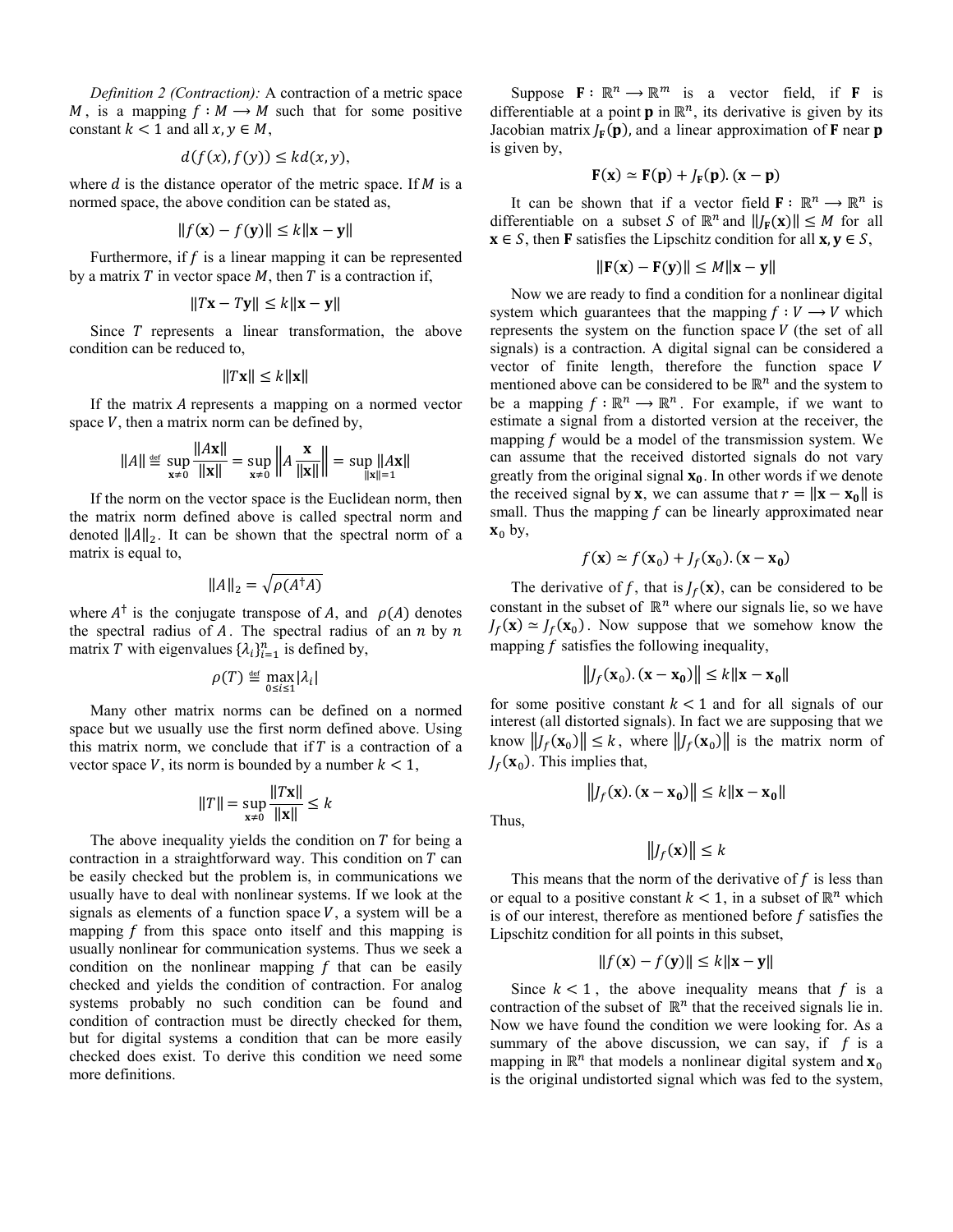then  $f$  is a contraction of the set of received (distorted) signals in  $\mathbb{R}^n$  if.

$$
\left\|J_f(\mathbf{x}_0)\right\| \leq k
$$

for some positive constant  $k < 1$ . We will see in the next section why it is important for us to know that the function which models the system is a contraction mapping.

## III. ITERATIVE METHODS BASED ON BANACH'S **CONTRACTION PRINCIPLE**

## A. Banach's Contraction Principle

In this section we will first introduce Banach's contraction principle (also known as Banach's fixed point theorem), then we will discuss some iterative methods for signal recovery and prove their convergence using Banach's fixed point theorem.

Theorem 1 (Banach's fixed point theorem): Suppose that  $f : M \longrightarrow M$  is a contraction and the metric space M is complete. Then  $f$  has a unique fixed point  $p$  and for any  $x \in M$ .

$$
\lim_{n\to\infty}f^n(x)=\lim_{n\to\infty}f\circ f\circ\cdots\circ f(x)=p
$$

A simple and beautiful proof of Banach's contraction principle can be found in [8].

Banach's fixed pint theorem is a basis for many iterative methods used for signal reconstruction. Any communication system can be modeled by a mapping,

$$
\mathbf{y}=G(\mathbf{x})
$$

where **y** is the received distorted signal. We seek to reconstruct the original signal x from y, thus we have to solve the equation  $y = G(x)$ . If we define the function  $\Phi(x)$  by,

$$
\Phi(\mathbf{x}) = \mathbf{x} + G(\mathbf{x}) - \mathbf{y}
$$

It is easily verified that the desired signal  $x$  is the fixed point of  $\Phi(\mathbf{x})$ . Thus if we know that  $\Phi(\mathbf{x})$  is a contraction mapping, according to Banach's contraction principle the sequence below will converge to **x**,

$$
\mathbf{x}_{n+1} = \Phi(\mathbf{x}_n)
$$

As we know from the previous section, in order for  $\Phi(\mathbf{x})$ to be a contraction mapping, the below inequality must hold for some  $k < 1$ ,

$$
||J_{\Phi}(\mathbf{x})|| = ||I - J_G(\mathbf{x})|| \le k
$$

This is the basis of a large class of iterative methods used for signal reconstruction.

## B. An Application of Banach's Contraction Principle in the Analysis of a Linear System - Interpolation Distortion

A/D and D/A converters are widely used in transmitters and receivers. Any D/A converter uses an interpolation function. A complete discussion on interpolation functions can be found at [9]. Better interpolation functions introduce less distortion to the signal at the expense of more complexity and cost of the D/A converter. Simple and inexpensive D/A

converters can be enhanced using iterative methods. The simplest interpolation function used in D/A converters is zero order hold also known as sample and hold. We are now going to discuss how the above method can be utilized to remove the distortion caused by a sample-and-hold system. Figure  $1(a)$ shows the block diagram of a sample and hold system.

This system can be considered a function  $G: \mathbb{R}^P \to \mathbb{R}^P$ , which maps the input vector  $x$  of length  $P$  to the output vector y of the same length. In order to compensate the distortion from the sample-and-hold system of Figure 1 we design the compensator system shown in Figure 1(b).



Figure 1. (a) Block diagram of a sample and hold system (b) Block diagram of a compensator system utilizing an iterative method

To analyze this system we focus our attention on how the spectrum of x changes while it passes through the system. Suppose that we sample the signal  $x[n]$  with a rate of m. In order to avoid aliasing in the frequency domain supposing the bandwidth of  $x[n]$  is L and using P point DFT the following condition must be satisfied.

$$
m(2L+1) < P
$$

The sampled signal is  $x_s[n] = x[n]s[n]$ , where  $s[n]$  is an impulse train,

$$
s[n] = \begin{cases} 1 & n = mk, \ k \in \mathbb{Z} \\ 0 & otherwise \end{cases}
$$

Thus, the P point DFT of the signal  $x_s[n]$  would be,

$$
X_s[k] = X_s\left(e^{j\frac{2\pi}{p}k}\right) = \frac{1}{m}\sum_{i=0}^{m-1} X\left(e^{j\left(k\frac{2\pi}{m^p}-i\frac{2\pi}{m}\right)}\right)
$$

Therefore, the spectrum of  $x_s[n]$  is an m-periodized version of the spectrum of  $x[n]$ , attenuated by a factor of  $\frac{1}{m}$ .<br>Now if we pass the signal  $x_s[n]$  through the holding block we will get,

$$
x_h[n] = x_s[n] * h[n]
$$

where  $h[n]$  is the discrete pulse defined by,

$$
h[n] = \begin{cases} 1 & -(m-1)/2 \le n \le (m-1)/2 \\ 0 & \text{otherwise} \end{cases}
$$

and its discrete Fourier transform is given by,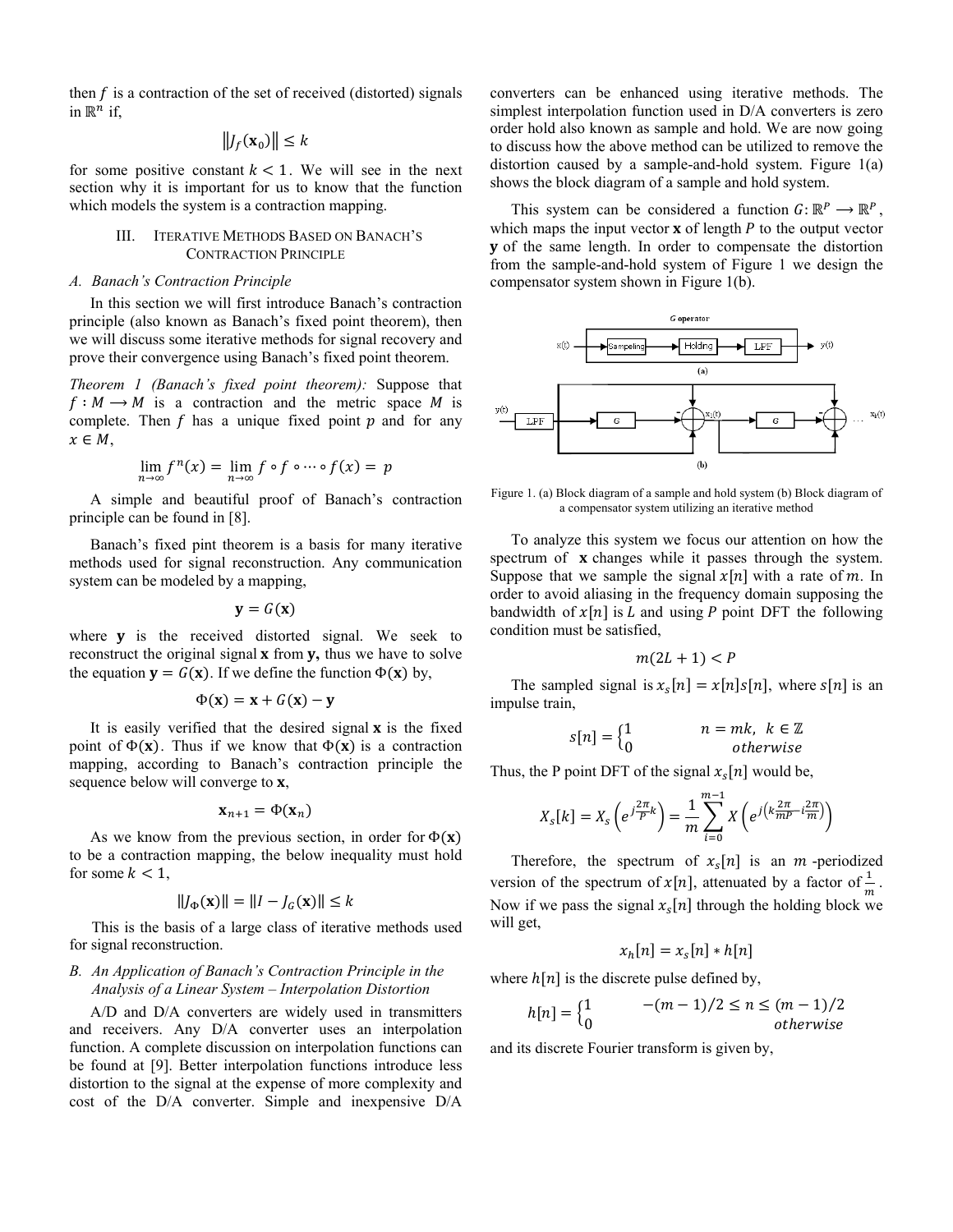$$
H[k] = \frac{1}{m} \frac{\sin\left(\frac{\pi mk}{P}\right)}{\sin\left(\frac{\pi k}{P}\right)}
$$

Thus, the DFT of  $x_h[n]$  can be expressed as,

$$
X_h[k] = X_s[k]. H[k] = \frac{1}{m} \sum_{i=0}^{m-1} X\left(e^{j\left(k\frac{2\pi}{m^2} - i\frac{2\pi}{m}\right)}\right). H[k]
$$

The P point DFT of the lowpass filter is given by,

$$
H_{LP}[k] = \begin{cases} 1 & (P - L)/2 \le k \le (P + L)/2 \\ 0 & otherwise \end{cases}
$$

Thus, when  $x_h[n]$  is passed through the lowpass filter we get  $y[n]$  with the P point DFT expressed by,

$$
Y[k] = \begin{cases} X[k]. H[k] & (P - L)/2 \le k \le (P + L)/2\\ 0 & \text{otherwise} \end{cases}
$$

This equality can be represented in matrix form as,

$$
\underline{Y} = G(\underline{X}) = W \underline{X}
$$

where,

$$
W = \begin{bmatrix} 0 & \cdots & 0 \\ \vdots & D & \vdots \\ 0 & \cdots & 0 \end{bmatrix}_{P \times P}
$$

where *D* is a diagonal  $(2L + 1)$  by  $(2L + 1)$  matrix,

$$
D = \begin{bmatrix} H \begin{bmatrix} P-L \\ 2 \end{bmatrix} & \cdots & 0 \\ \vdots & \ddots & \vdots \\ 0 & \cdots & H \begin{bmatrix} P+L \\ 2 \end{bmatrix} \end{bmatrix}_{(2L+1)\times(2L+1)}
$$

and  $\underline{Y}$  and  $\underline{X}$  are vectors in the frequency domain.

Therefore, this system can be considered as a linear transform in the frequency domain. In order to reconstruct  $X$  from  $Y$  we make the sequence,

$$
\underline{X}_{n+1} = \Phi(\underline{X}_n) = \underline{X}_n + G(\underline{X}_n) - \underline{Y}
$$

We know that this sequence will converge to X if,

$$
\left\|J_{\Phi}(\underline{Z})\right\| = \left\|I - J_{G}(\underline{Z})\right\| = \left\|I - W\right\| < 1 \quad \text{for all } \underline{Z}
$$

Thus, to prove that the original signal  $x[n]$  can be reconstructed by this method, all we have to do is to show that  $||I - W|| \le 1$ . As we know from the previous sections  $||I - W||$  is given by,

$$
||I - W|| = \sup_{\|\underline{Z}\|=1} ||(I - W)\underline{Z}||
$$

Because of the effect of the lowpass filter the vectors Z in the above equality can be considered to have the form,

$$
\underline{Z} = \begin{bmatrix} 0 & \cdots & 0 & z_1 & \cdots & z_{2L+1} & 0 & \cdots & 0 \end{bmatrix}_{P \times 1}^T
$$

Therefore, the matrix  $I - W$  can be considered to be,

$$
I - W = \begin{bmatrix} 0 & \cdots & 0 \\ \vdots & I - D & \vdots \\ 0 & \cdots & 0 \end{bmatrix}_{P \times P}
$$

Because the norm defined on our vector space is the Euclidean norm, from section 2 we know that  $||I - W||$  can be expressed as,

$$
||I - W|| = ||I - W||_2 = \sqrt{\rho((I - W)^{\dagger}(I - W))}
$$

We know that the eigenvalues of a diagonal matrix equal its diagonal elements, thus,

$$
\rho((I - W)^{\dagger}(I - W)) = \max_{i \le 2L} (1 - \lambda(D)_i)^2 = \max_{i \le 2L} (1 - d_{ii})^2
$$

where  $d_{ii} = H\left[\frac{P-L}{2} + i - 1\right]$ . Because the sampling rate was greater than the Nyquist rate, all  $d_{ii}$  are samples of the main lobe of  $H[k]$  and therefore all of them are positive values. So,

$$
\rho((I - W)^{\dagger}(I - W)) = \max_{0 \le i \le 2L} (1 - d_{ii})^2 < 1
$$

and,

$$
||J_{\Phi}(\underline{Z})|| = ||I - W|| = \sqrt{\rho((I - W)^{+}(I - W))} < 1
$$

The same result can be drawn from an engineering point of view. The mapping  $I - W$  acts as a strictly passive filter on the lowpass signal  $x[n]$ . If we denote  $I - W$  by  $F$ ,  $\|I - W\|$ can be expressed as,

$$
||I - W|| = ||F|| = \sup_{||\underline{\mathbf{Z}}|| = 1} ||F\underline{\mathbf{Z}}||
$$

The norm of a signal  $\underline{Z}$  is the square root of its power,

$$
\|\underline{z}\| = \sqrt{z_1^2 + z_2^2 + \dots + z_p^2} = \sqrt{E_{\underline{z}}}
$$

Therefore, the constraint  $\|\underline{Z}\| = 1$  in the above equality means that the input power of the filter  $F$  is equal to 1, since the filter is passive its output power  $E_y$  will be less than unity, thus,

$$
||J_{\Phi}(\underline{Z})|| = ||I - W|| = ||F|| = \sup \|\underline{Z}\| = \sup \sqrt{E_{\underline{Z}}} < 1
$$

Therefore,  $\Phi(\underline{X})$  is a contraction mapping and the distortion of the sample and hold system can be compensated by the abovementioned method. It should be noted that the rate of convergence of the iterative method is inversely dependent on  $||J_{\Phi}(\underline{Z})||$ ,

Rate of Convergence 
$$
\propto \frac{1}{\|J_{\Phi}(\underline{Z})\|} = \frac{1}{\max_{0 \le i \le 2L+1} (1 - d_{ii})^2}
$$

The same method can be used to compensate the distortion introduced to the signal from a first order hold system. The same argument applies to this case except that the expression for  $H[k]$  should be replaced by,

$$
H[k] = \left(\frac{1}{m} \frac{\sin\left(\frac{\pi mk}{P}\right)}{\sin\left(\frac{\pi k}{P}\right)}\right)^2
$$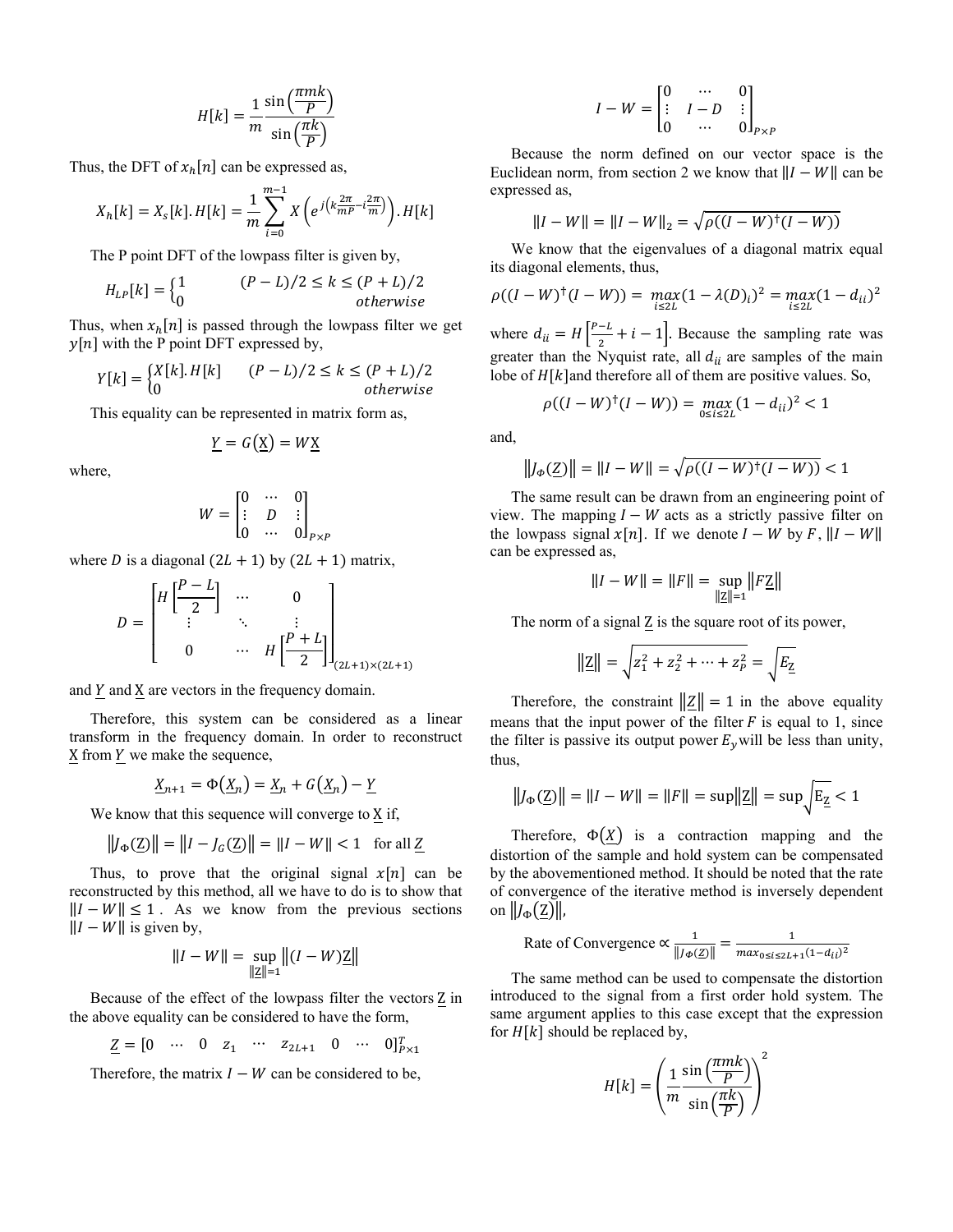Since  $d_{ii} < 1$  so  $(1 - d_{ii}^2)^2 > (1 - d_{ii})^2$ , if we use the same method to remove the distortion of a first order hold system, the rate of convergence would be less that that of a zero order.

## C. An Application of Banach's Contraction Principle in the Analysis of a Nonlinear System – Feedback Compensator

As a second application of Banach's contraction principle in system analysis, we are going to analyze feedback systems using this theorem. In most of the control systems we like the output waveform to be as similar as possible to the input waveform. Engineers use feedback as a very powerful tool to make the output waveform of a system follow the input waveform. Feedback is used in different structures, but here we analyze the simplest one and prove the convergence of the output of a feedback system using Banach's contraction principle. Imagine a physical system which is modeled by a function  $G: \mathbb{R} \longrightarrow \mathbb{R}$  (Figure 2(a)).



Figure 2. (a) Block diagram of a model of a physical system (b) Block diagram of the closed loop feedback system of the system in part (a)

The output of the system due to an input  $\tilde{x}$  is  $x_0$ . Using the system modeled by  $G$ , we make the closed loop system of figure 2(b). For the feedback system we have,



Figure 3.  $\phi(x)$  versus the input signal

It can be seen that for the case of  $k \rightarrow \infty$  the fixed point of the mapping  $\phi: \mathbb{R} \to \mathbb{R}$  is  $x = x_{in}$ . Therefore, according to Banach's contraction principle the condition  $||J_{\phi}(x)|| \le 1$ guarantees that the system will converge to its fixed point and the output waveform will follow the input waveform. Considering the delays in the feedback loop, we can apply the concept of iteration to the system, and the output of the system can be thought to be a series (although it does not change discretely) which converges to  $x_{in}$ . From a mathematical point of view we have,

$$
x_i = k \cdot G(x_{in} - x_{i-1})
$$

where,

$$
x_i = x(i.\Delta t) , \Delta t \rightarrow 0
$$

It should be noted that in general  $G$  is a nonlinear operator. Thus, this is an application of Banach's contraction principle in nonlinear systems. Because of the saturation phenomenon in systems the mapping  $\phi$  can be considered to be the function of figure 3. For  $\phi$  to be a contraction mapping we must have,

$$
\|\phi(x) - \phi(y)\| < \|x - y\|
$$

Because the values of  $x$  and  $y$  are always both negative or both positive (convergence is one-sided), the right side of the above equation would be always zero. Thus the above equation holds and  $\phi$  is a contraction mapping. As it was mentioned before, the output of the system changes continually and because of the stability of the system, the output will not oscillate between  $x_{max}$  and  $x_{min}$ . This is another reason for the right side of the above equation to be always zero. A feedback cannot be directly applied to wireless communication systems, therefore we usually use the concept of feedback in another way. The behavior of the system from transmitter to receiver is modeled by a transfer function G. Then, the feedback system  $\phi$ is modeled in the receiver by making a feedforward series using  $G$ . In practice, a few number of iterations would be enough to enhance the behavior of the system. This method has been proved to be quite useful in nonuniform and missing sampling compensation [10], OFDM clipping and CDMA interference cancellation systems [11].

## **IV. SIMULATION RESULTS**

We simulated the behavior of the compensator system of Figure 1. As it was mentioned in the previous section, the rate of convergence of the method would be greater when applied to a zero order hold system compared to that of a first order hold. This fact is verified in Figures 4 and 5. From these figures it can be seen that increasing the OSR (Over Sampling Ratio) causes the output of the system to converge more rapidly. This fact can be verified by the relation between the rate of convergence and  $||J_{\Phi}(\underline{Z})||$  mentioned in the previous section. As the OSR increases the value of low frequency components of  $H[k]$  increase; thus,  $H[k]$  becomes more flat in the bandwidth of the lowpass filter, this causes  $||I - W||$  to decrease,

$$
||I - W|| = \max_{0 \leq i \leq 2L} (1 - d_{ii})^2 = \max_{(P-L)/2 \leq k \leq (P+L)/2} (1 - H[k])^2
$$

and so will  $||J_{\Phi}(\mathbf{Z})||$ , resulting in a greater rate of convergence.

Another point that can be seen on Figures 4 and 5 is that the rates of convergence of the method for the two systems become nearer to each other as the OSR increases.